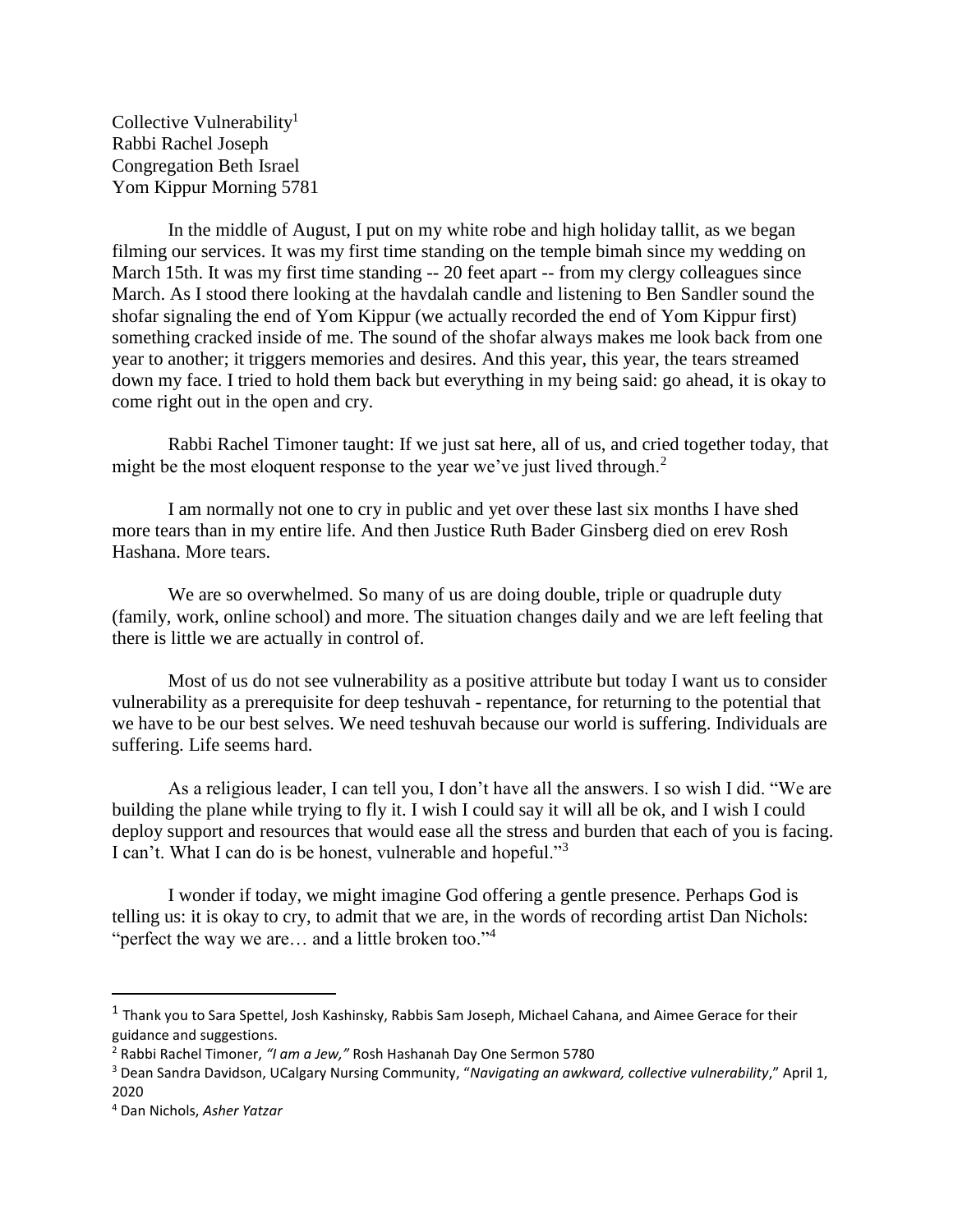In Judaism, in Torah, being vulnerable is not a sign of weakness. Rabbi Timoner continues<sup>5</sup>: Crying is not weak, crying is not giving up. Jacob cries, Joseph cries — a lot. Crying is associated with men of power. Warriors cry and kings cry — Saul, David, Hezekiah. Crying is often the beginning of new wisdom. Solomon cries, the Psalmist cries, the Prophets cry — Jeremiah, Isaiah, Micah. Crying is often a turning point toward liberation and redemption. After all, there's a reason we have bowls of tears on our seder tables. It was only when the Israelites cried out in Egypt that our birthing into freedom began. It was only when Mordechai wept in the gates of the palace that Esther moved into action. And it is upon hearing Hagar's cry that God saves her and Ishmael and brings them back from the wilderness.

Judaism teaches that tears are what open the gates of heaven. When we cry God remembers us and pays attention to our world. God brings us from confusion to direction. God heals our broken hearts.

This is one of the reasons why we gather on Yom Kippur: to confront ourselves. This is a unique moment of individual and collective vulnerability we find ourselves in and therefore it provides a unique opportunity for collective growth and courage.

So, I return to one of my heros, Dr. Brene Brown, whose TED talk on the Power of Vulnerability has been viewed over 45 millions times (watch it, it's worth it).<sup>6</sup> And I believe it is a powerful how-to guide for doing teshuvah and helping us during this time.

Now, I don't know about you, but vulnerability doesn't tend to be the emotional space that I want to live in; but here we are.<sup>7</sup> Our Tradition shows us that vulnerability is a key ingredient to being an authentic, wholehearted person; the more vulnerable we can be with ourselves, the closer we can become to living a life where teshuvah, returning to our best selves, is a way of being in the world.

Collectively, we have been thrown into a place of vulnerability. No one is shielded from the pandemic. We don't get to choose. This isn't about us as individuals, seeing the benefits vulnerability brings and deciding that we want to get more comfortable with being vulnerable.

This is us, as a society, as a global community, being forced into a situation where we HAVE to show up and be seen, when we can't control the outcome. We have to work out how to make a living, look after our families, and protect each other, when we don't know what's going to happen.

"This pandemic experience is a massive experiment in collective vulnerability."<sup>8</sup> We are ALL living in the wake of the terror and fear. Fear of economic instability, fear for our safety, fear for our future. For the Jewish community, we can add the layer of anxiety of increased

l

<sup>5</sup> Ibid Timoner

<sup>&</sup>lt;sup>6</sup> https://www.ted.com/talks/brene\_brown\_the\_power\_of\_vulnerability?language=en

 $7$  These next several paragraphs are inspired by Dr. Brown's reflections on 10 years since her original TED Talk on vulnerability.

<sup>8</sup> https://brenebrown.com/blog/2020/03/21/collective-vulnerability/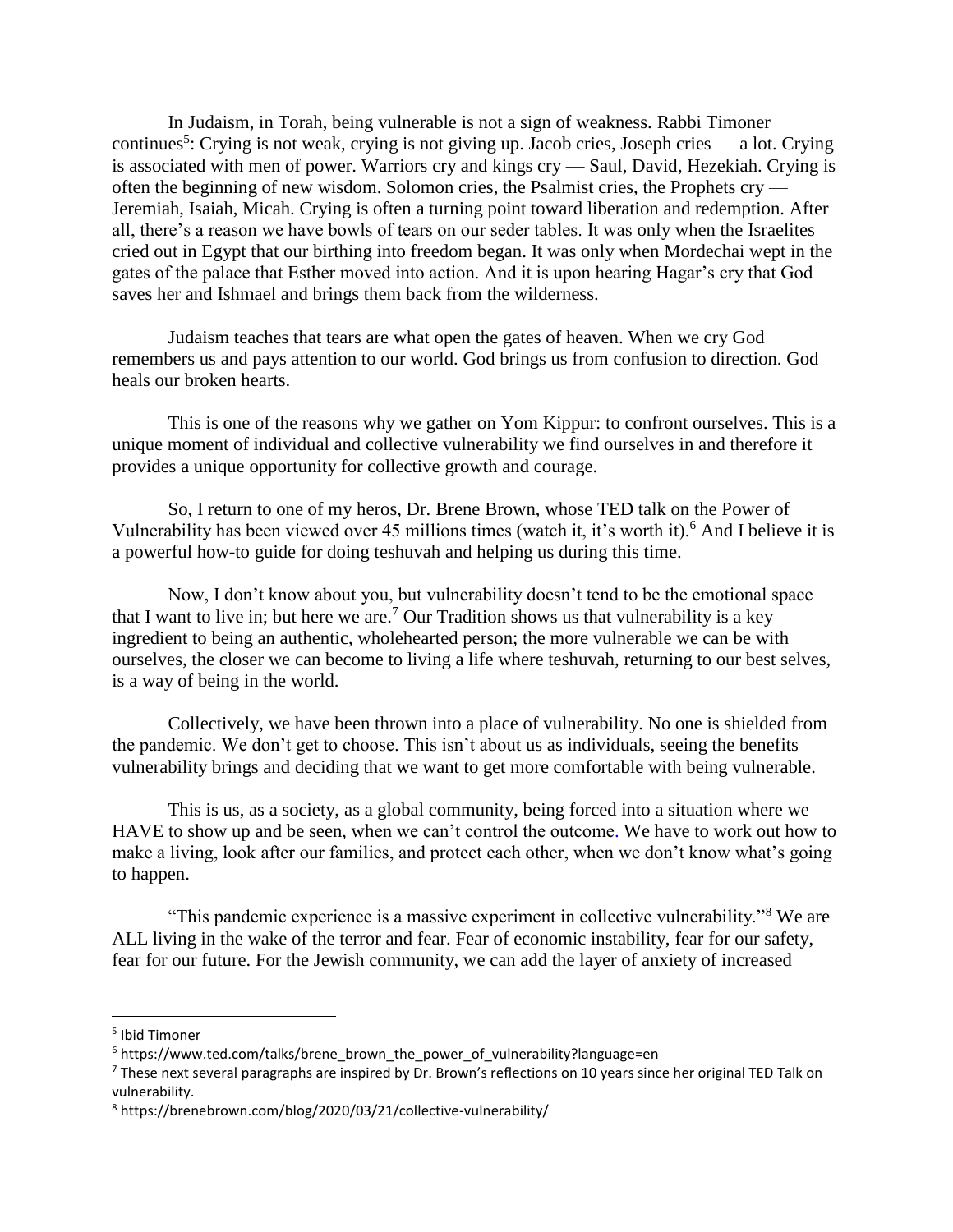worldwide anti-Semitism. Every day, something new: Fear of wildfires. Fear, at times, for our very breath.

Fear is often accompanied by a sense of shame.<sup>9</sup> This leads people to ask themselves: am I good enough? At my work? At being a partner? A parent? A child? An adult? Do we sometimes feel like imposters in our own lives? Fear also comes from a culture of scarcity. We think that we do not have enough: enough time, enough things, enough security, enough money, in our lives. Or that WE are not enough. And fear, shame and scarcity lead people inward; we lose the ability to feel empathy. And that is where things get bad.

By allowing us to be vulnerable, Jewish Tradition demands us to have empathy.

Because we were slaves in Egypt, we care about those who are enslaved. Because we were outcasts, we care about poverty, because we understand that all material things on this earth ultimately belong to God and are resources for ALL of humanity we care about the environment. We were strangers in strange lands throughout our history, so we care about the stranger, the immigrant, our ancestors were welcomed here and our historic vulnerability allows us to feel the fear of those similarly seeking asylum on our shores. We need to feel empathy for the suffering of others in order to live our values.

Never before have so many people, regardless of socioeconomic status, had their health, safety, food, and housing security threatened for such a sustained period of time. A lot of people are feeling very uncomfortable. And I have come to better appreciate that the discomfort we are experiencing in these pandemic times is all too routine for many individuals at all times.

The COVID-19 crisis is surfacing long existing inequities. It has shined a light on the disproportionate impact and the heightening of vulnerabilities in the Black, Indigenous, immigrant, and People of Color communities.

What I hope, as Rabbi Cahana taught on Rosh Hashanah<sup>10</sup>, is that the vulnerability our nation is collectively feeling will create some urgency to recognize and reduce disparities. That our own vulnerability will create empathy which will lead to action and support for policies that address these disparities. Our vulnerability can help protect the vulnerability of others.

And . this . is . so . hard. Because vulnerability and fear can also be used to divide us. The entire presidential campaign is built on exposing/exploiting our vulnerability. If one candidate wins, we are told, we will become a country run by communists and Antifa. If the other candidate wins we will become a reign of facism and martial law. And Portland is at the center of this debate: "an anarchist jurisdiction." I'm sure I'm not the only one who has received calls/texts/emails from around the world, for months asking if I'm okay? If I'm safe?

Portland has been on the cover of the New York Times more in the last several months than the last several years.

l

<sup>9</sup> Inspired by concepts from Dr. Brene Brown's book, *"Daring Greatly,"* 2012

<sup>10</sup> Rabbi Michael Z. Cahana "*A More Perfect Union: Hopefully Lessons from the Pandemic*," September 18, 2020